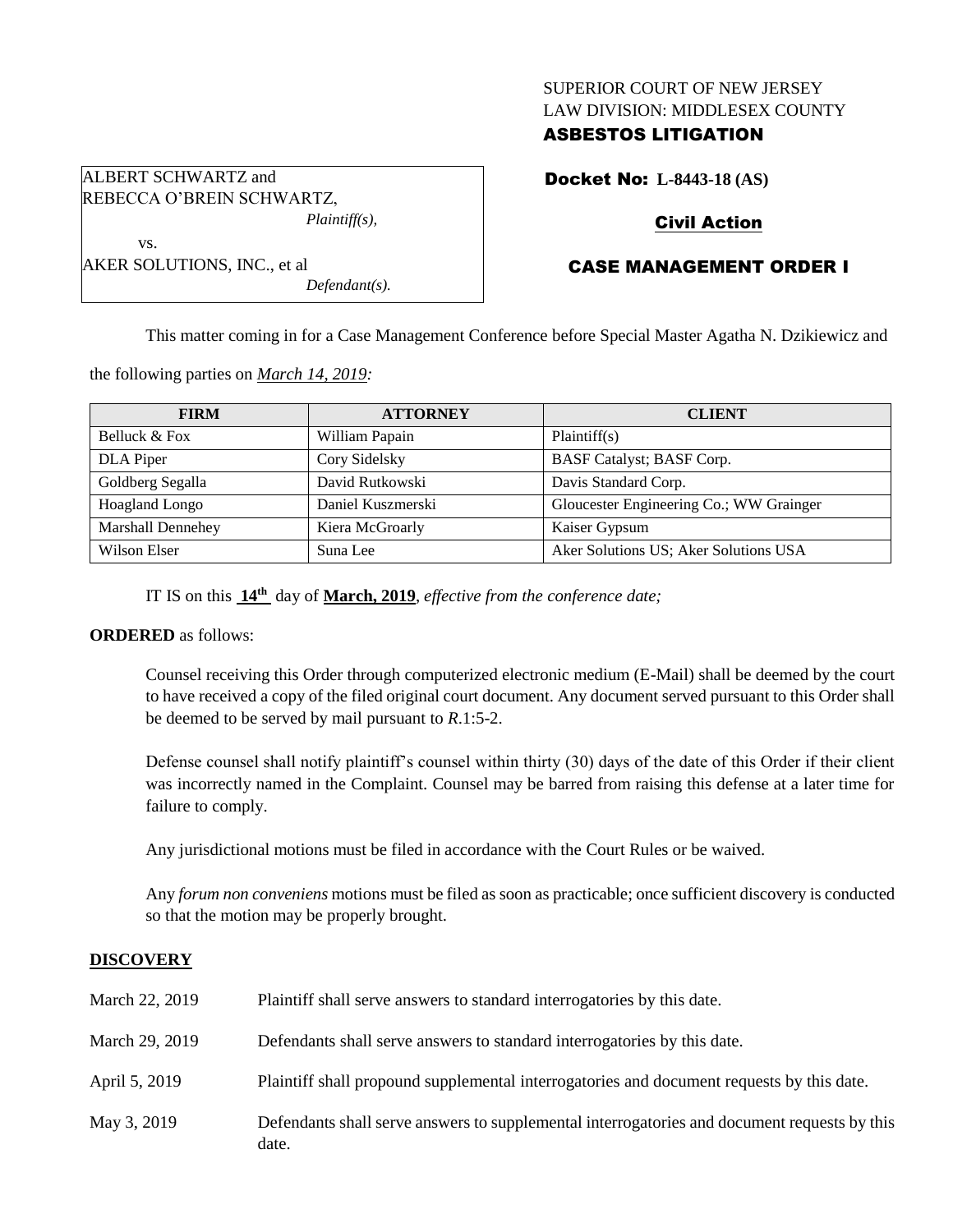| April 5, 2019 | Defendants shall propound supplemental interrogatories and document requests by this date.                                                                                                                  |
|---------------|-------------------------------------------------------------------------------------------------------------------------------------------------------------------------------------------------------------|
| May 3, 2019   | Plaintiff shall serve answers to supplemental interrogatories and document requests by this<br>date.                                                                                                        |
| June 14, 2019 | Fact discovery, including depositions, shall be completed by this date. Plaintiff's counsel shall<br>contact the Special Master within one week of this deadline if all fact discovery is not<br>completed. |
| June 14, 2019 | Depositions of corporate representatives shall be completed by this date.                                                                                                                                   |

## **EARLY SETTLEMENT**

July 19, 2019 Settlement demands shall be served on all counsel and the Special Master by this date.

## **MEDICAL EXPERT REPORT**

| March 22, 2019 | Plaintiff shall serve executed medical authorizations (along with answers to interrogatories)<br>by this date.                                                                                                                                           |
|----------------|----------------------------------------------------------------------------------------------------------------------------------------------------------------------------------------------------------------------------------------------------------|
| March 22, 2019 | Plaintiff shall serve medical expert reports by this date.                                                                                                                                                                                               |
| April 30, 2019 | Upon request by defense counsel, plaintiff is to arrange for the transfer of pathology specimens<br>and x-rays, if any, by this date.                                                                                                                    |
| July 26, 2019  | Defendants shall identify its medical experts and serve medical reports, if any, by this date. In<br>addition, defendants shall notify plaintiff's counsel (as well as all counsel of record) of a<br>joinder in an expert medical defense by this date. |

#### **LIABILITY EXPERT REPORTS**

- June 14, 2019 Plaintiff shall identify its liability experts and serve liability expert reports by this date or waive any opportunity to rely on liability expert testimony.
- July 26, 2019 Defendants shall identify its liability experts and serve liability expert reports, if any, by this date or waive any opportunity to rely on liability expert testimony.

#### **SUMMARY JUDGMENT MOTION PRACTICE**

- July 19, 2019 Plaintiff's counsel shall advise, in writing, of intent not to oppose motions by this date.
- August 2, 2019 Summary judgment motions shall be filed no later than this date.
- August 30, 2019 Last return date for summary judgment motions.

#### **ECONOMIST EXPERT REPORTS**

- March 22, 2019 Plaintiff shall identify its expert economists and serve expert economist report(s), if any, by this date or waive any opportunity to rely on economic expert testimony.
- July 26, 2019 Defendants shall identify its expert economists and serve expert economist report(s), if any, by this date or waive any opportunity to rely on economic expert testimony.

 $\_$  , and the set of the set of the set of the set of the set of the set of the set of the set of the set of the set of the set of the set of the set of the set of the set of the set of the set of the set of the set of th